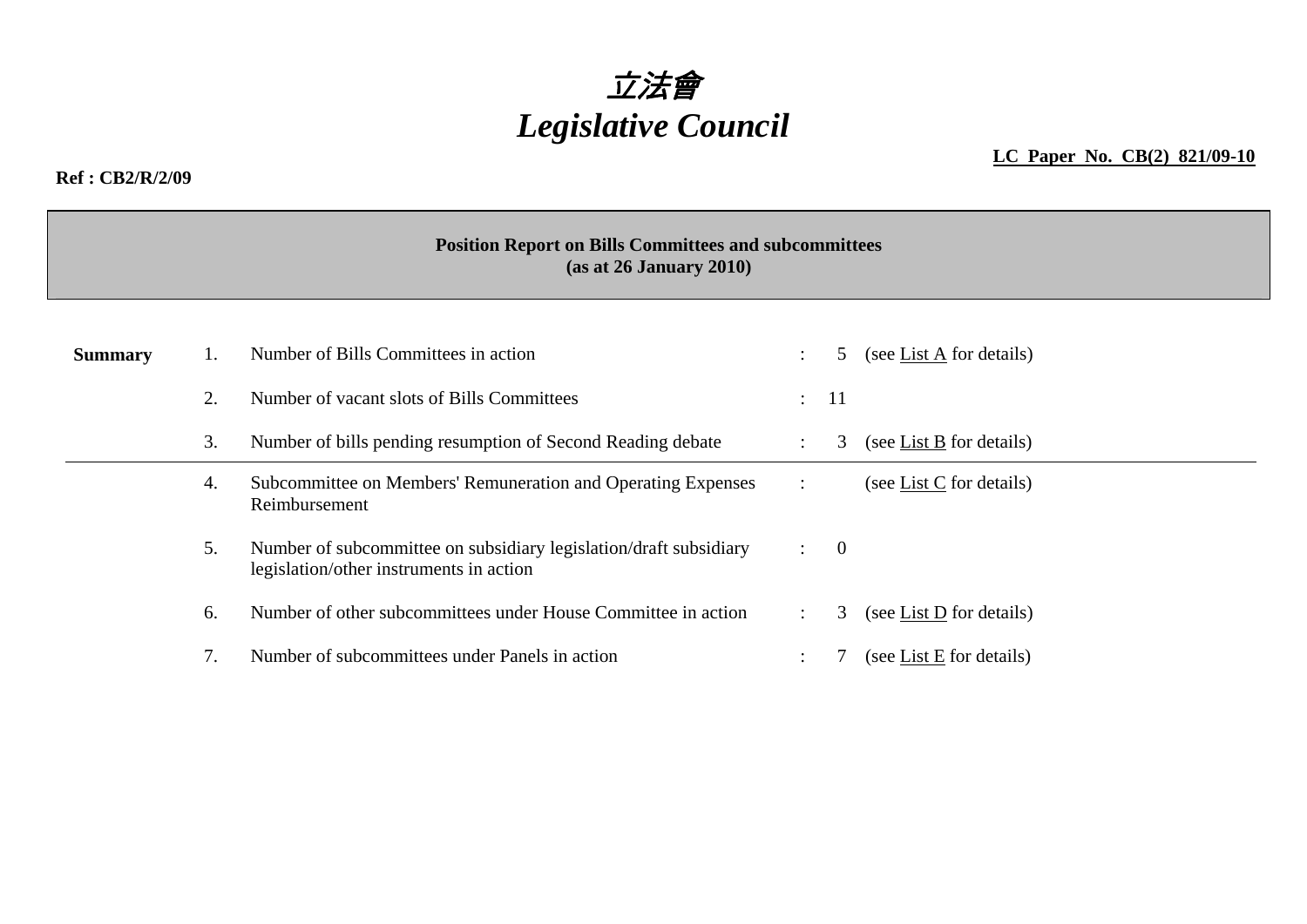| <b>List A : Bills Committees in action</b>                                                                                         |                                                                   |                                                                     |                                                                                                                                |                                            |                                                                       |                                                                                                     |  |  |
|------------------------------------------------------------------------------------------------------------------------------------|-------------------------------------------------------------------|---------------------------------------------------------------------|--------------------------------------------------------------------------------------------------------------------------------|--------------------------------------------|-----------------------------------------------------------------------|-----------------------------------------------------------------------------------------------------|--|--|
| Name of Bills Committee<br>Clerk                                                                                                   | Date of<br>introduction<br>of Bill into<br>Legislative<br>Council | Date of formation of Bills<br>Committee<br>Chairman/Deputy Chairman | Date and<br>number of<br>meetings<br>held                                                                                      | Date to<br>report to<br>House<br>Committee | <b>Expected</b> date<br>for resumption<br>of Second<br>Reading debate | Remarks                                                                                             |  |  |
| 1. Bills Committee on Genetically<br>Modified Organisms (Control of<br>Release) Bill<br>Miss Becky YU<br>CCS(1)1<br>Tel: 2869 9213 | 3.6.09                                                            | 5.6.09<br>Hon Audrey EU Yuet-mee,<br>SC, JP                         | 11<br>19.6.09<br>13.7.09<br>8.10.09<br>27.10.09<br>11.11.09<br>30.11.09<br>8.12.09<br>21.12.09<br>6.1.10<br>14.1.10<br>21.1.10 | 9.10.09<br>(Verbal<br>report)              |                                                                       | Reporting to the House Committee<br>on 5.2.10.                                                      |  |  |
| <b>Bills Committee on Arbitration</b><br>2.<br>Bill<br>- Miss Betty MA<br>CCS(2)4<br>Tel: 2869 9255                                | 8.7.09                                                            | 10.7.09<br>Dr Hon Margaret NG                                       | 9<br>28.7.09<br>16.9.09<br>5.10.09<br>5.11.09<br>19.11.09<br>3.12.09<br>21.12.09<br>14.1.10<br>25.1.10                         | 23.10.09<br>(Verbal<br>report)             |                                                                       | Next meeting to be held on<br>10.2.10 to continue the clause-by-<br>clause examination of the Bill. |  |  |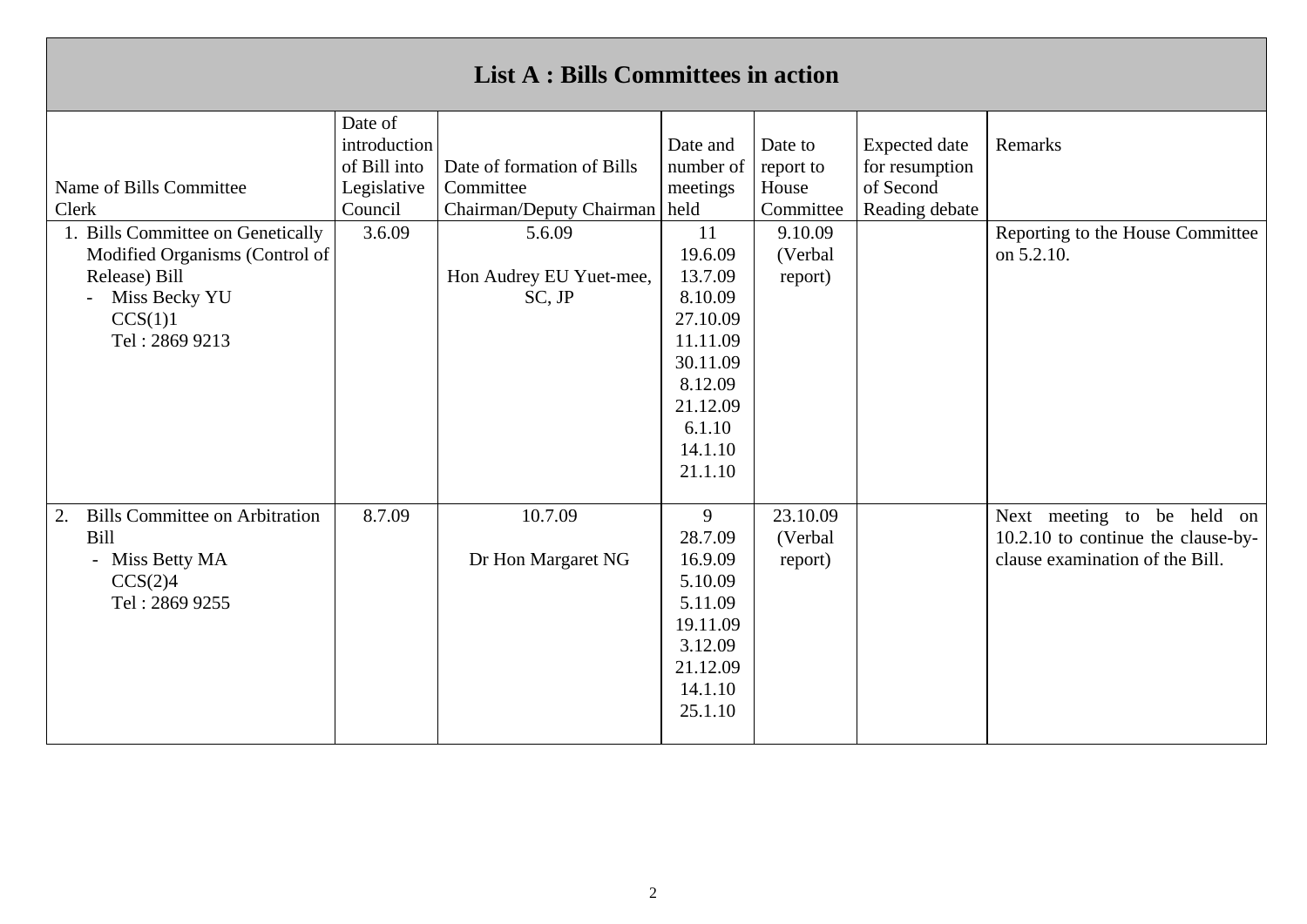|                                           | Date of      |                                 |                |           |                      |                                      |
|-------------------------------------------|--------------|---------------------------------|----------------|-----------|----------------------|--------------------------------------|
|                                           | introduction |                                 | Date and       | Date to   | <b>Expected</b> date | Remarks                              |
|                                           | of Bill into | Date of formation of Bills      | number of      | report to | for resumption       |                                      |
| Name of Bills Committee                   | Legislative  | Committee                       | meetings       | House     | of Second            |                                      |
| Clerk                                     | Council      | Chairman/Deputy Chairman   held |                | Committee | Reading debate       |                                      |
| <b>Bills Committee on</b><br>3.           | 8.7.09       | 10.7.09                         | $\overline{7}$ | 9.10.09   |                      | Next meeting to be held on 4.2.10    |
| Employment (Amendment) Bill               |              |                                 | 16.7.09        | (Verbal   |                      | to meet with the Administration.     |
| 2009                                      |              | Hon Alan LEONG                  | 12.10.09       | report)   |                      |                                      |
| - Mr Raymond LAM                          |              | Kah-kit, SC                     | 27.10.09       |           |                      |                                      |
| CCS(2)1                                   |              |                                 | 23.11.09       |           |                      |                                      |
| Tel: 2869 9254                            |              |                                 | 9.12.09        |           |                      |                                      |
|                                           |              |                                 | 22.12.09       |           |                      |                                      |
|                                           |              |                                 | 13.1.10        |           |                      |                                      |
|                                           |              |                                 |                |           |                      |                                      |
| 4. Bills Committee on Minimum             | 8.7.09       | 10.7.09                         | 9              | 9.10.09   |                      | Next meeting to<br>be held<br>on     |
| Wage Bill                                 |              |                                 | 16.7.09        | (Verbal   |                      | 28.1.10<br>with<br>to<br>the<br>meet |
| - Mr Raymond LAM                          |              | Hon TAM Yiu-chung,              | 28.9.09        | report)   |                      | Administration.                      |
| CCS(2)1                                   |              | GBS, JP                         | 7.10.09        |           |                      |                                      |
| Tel: 2869 9254                            |              | (Chairman)                      | (4)            |           |                      |                                      |
|                                           |              |                                 | sessions)      |           |                      |                                      |
|                                           |              | Hon Paul CHAN Mo-po,            | 13.10.09       |           |                      |                                      |
|                                           |              | MH, JP                          | 5.11.09        |           |                      |                                      |
|                                           |              | (Deputy Chairman)               | 19.11.09       |           |                      |                                      |
|                                           |              |                                 | 4.12.09        |           |                      |                                      |
|                                           |              |                                 | 17.12.09       |           |                      |                                      |
|                                           |              |                                 | 7.1.10         |           |                      |                                      |
|                                           |              |                                 |                |           |                      |                                      |
| <b>Bills Committee on Buildings</b><br>5. | 9.12.09      | 11.12.09                        | $\mathbf{1}$   |           |                      | be held<br>Next meeting to<br>on     |
| <b>Energy Efficiency Bill</b>             |              |                                 | 8.1.10         |           |                      | 28.1.10<br>with<br>to<br>the<br>meet |
| - Miss Becky YU                           |              | Hon Audrey EU Yuet-mee,         |                |           |                      | Administration.                      |
| CCS(1)1                                   |              | SC, JP                          |                |           |                      |                                      |
| Tel: 2869 9213                            |              |                                 |                |           |                      |                                      |
|                                           |              |                                 |                |           |                      |                                      |
|                                           |              |                                 |                |           |                      |                                      |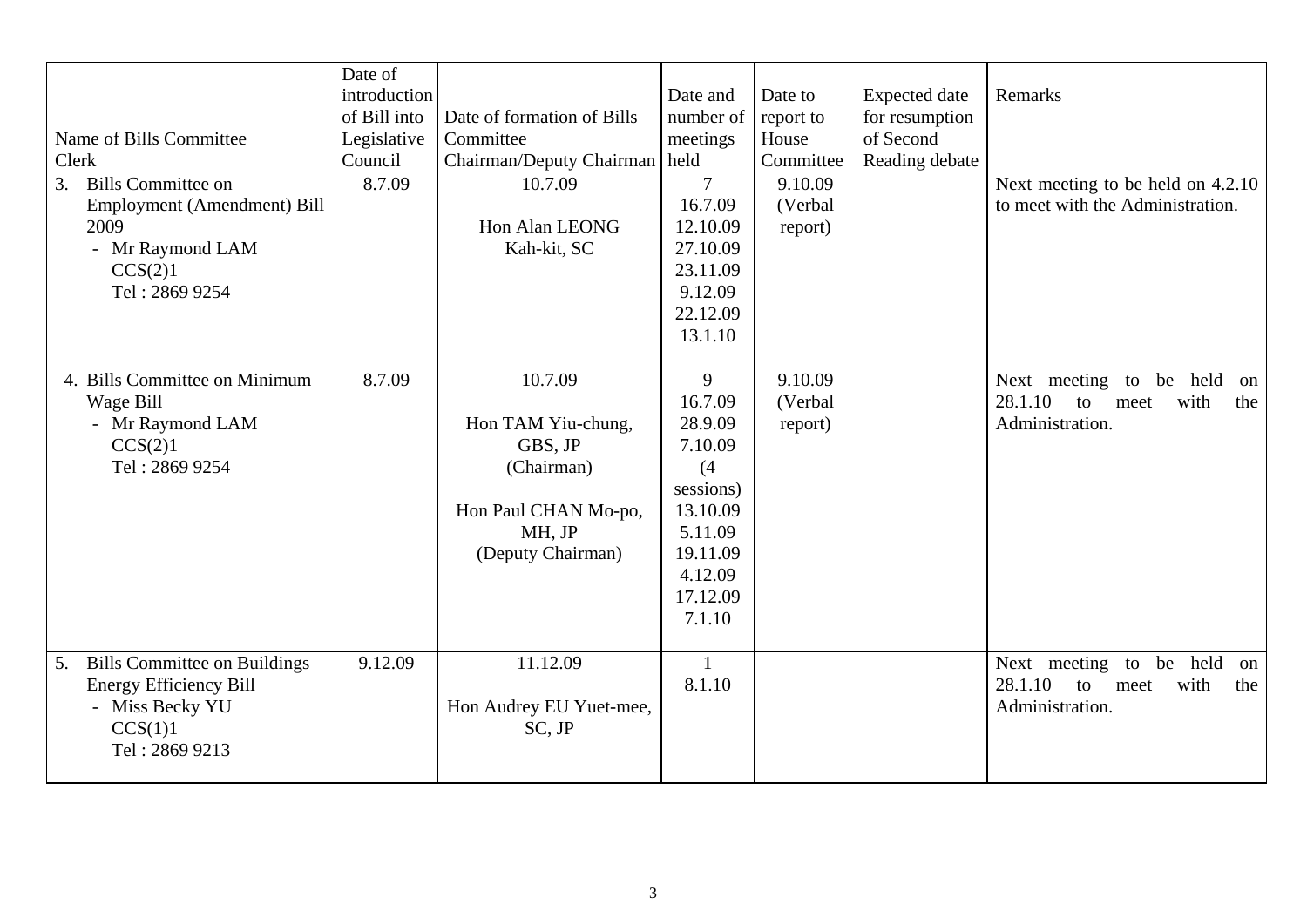| List B : Bills pending resumption of Second Reading debate              |                                                                |                                                                           |                                                              |                                                                                                                              |  |  |  |
|-------------------------------------------------------------------------|----------------------------------------------------------------|---------------------------------------------------------------------------|--------------------------------------------------------------|------------------------------------------------------------------------------------------------------------------------------|--|--|--|
| Name of Bill                                                            | Date of<br>introduction of Bill<br>into Legislative<br>Council | Date of House Committee<br>meeting(s) at which the<br>Bill was considered | Date of resumption<br>of Second Reading<br>debate (if known) | Remarks                                                                                                                      |  |  |  |
| Inland Revenue (Amendment)<br>(No. 2) Bill 2009                         | 24.6.09                                                        | 26.6.09<br>16.10.09<br>15.1.10                                            | 27.1.10                                                      | The Administration has given notice to<br>resume the Second Reading debate on the<br>Bill at the Council meeting on 27.1.10. |  |  |  |
| <b>Occupational Deafness</b><br>(Compensation) (Amendment) Bill<br>2009 | 3.6.09                                                         | 5.6.09<br>9.10.09<br>22.1.10                                              | 3.2.10                                                       | The Administration has given notice to<br>resume the Second Reading debate on the<br>Bill at the Council meeting on 3.2.10.  |  |  |  |
| 3.<br>Toys and Children's Products Safety<br>(Amendment) Bill 2009      | 16.12.09                                                       | 18.12.09<br>15.1.10                                                       | 3.2.10                                                       | The Administration has given notice to<br>resume the Second Reading debate on the<br>Bill at the Council meeting on 3.2.10.  |  |  |  |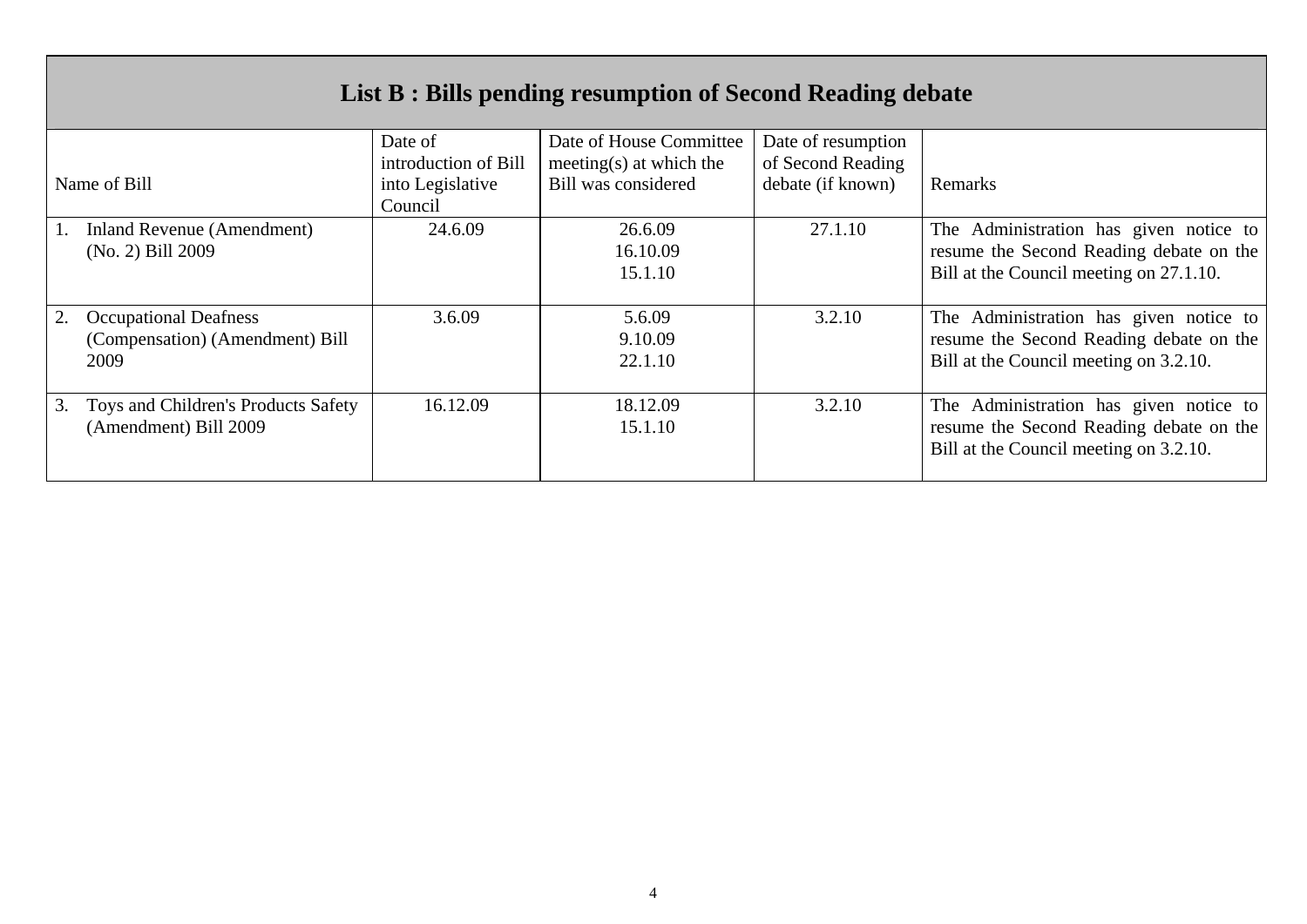## **List C : Subcommittee on Members' Remuneration and Operating Expenses Reimbursement**

|                                       | Date of formation of       | Date and      | Date to report |                                                |
|---------------------------------------|----------------------------|---------------|----------------|------------------------------------------------|
| Name of Subcommittee                  | Subcommittee               | number of     | to House       |                                                |
| Clerk                                 | Chairman/Deputy Chairman   | meetings held | Committee      | Remarks                                        |
| Subcommittee on Members' Remuneration | 17.10.08                   |               |                | comprehensive review of<br>the<br>matters<br>A |
| and Operating Expenses Reimbursement  |                            | 18.11.08      |                | concerned is being conducted. Pending the      |
| - Mr Andy LAU                         | Hon Emily LAU Wai-hing, JP | 25.6.09       |                | outcome of the review, the Subcommittee will   |
| PCS(A)                                |                            |               |                | decide on the way forward.                     |
| Tel: 2869 9480                        |                            |               |                |                                                |
|                                       |                            |               |                |                                                |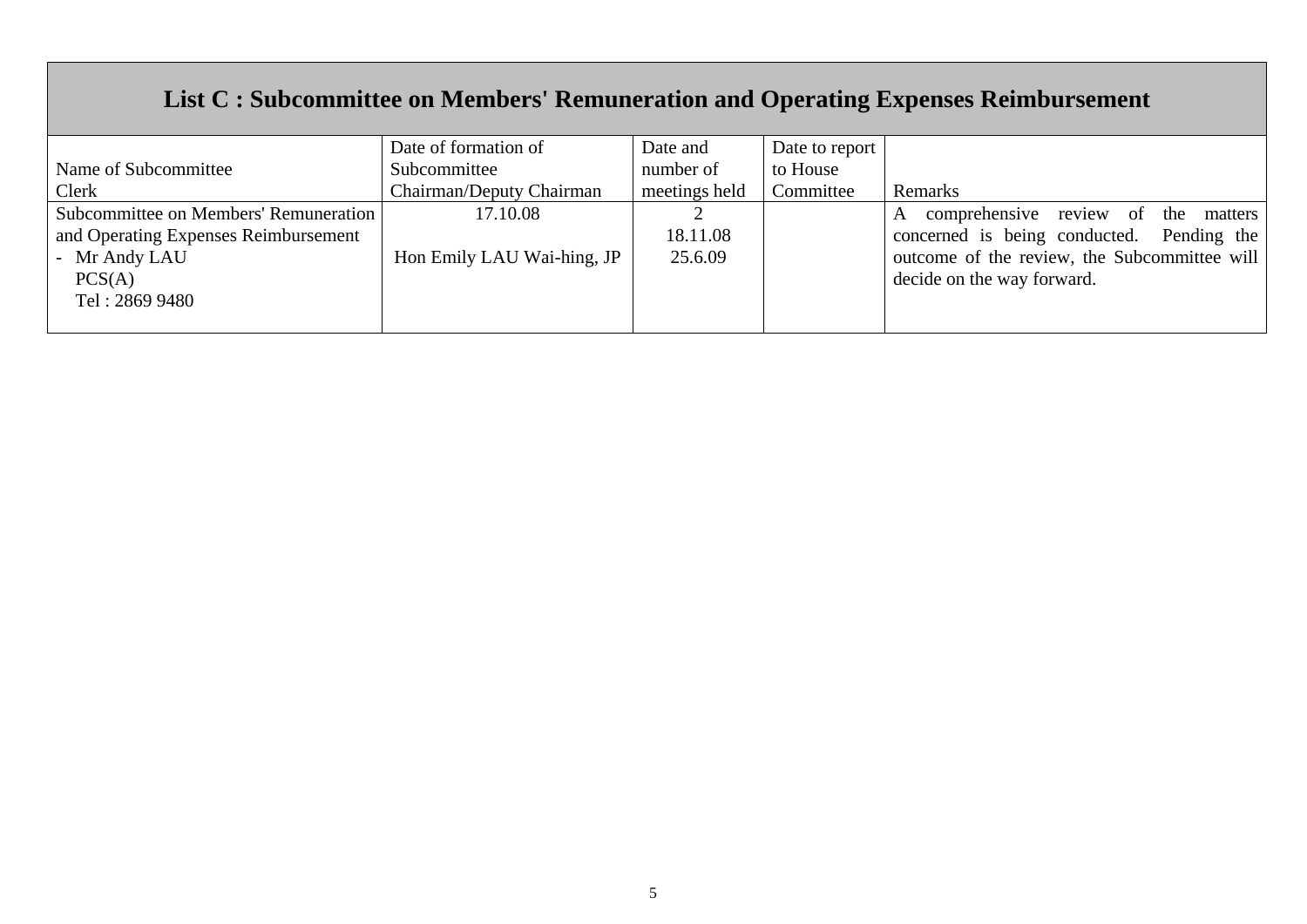## **List D : Other subcommittees under House Committee in action**

|       |                                                                                                                                                                                                        | Date of formation of                                                                                      |                         |                                                                                                                                                                                                                                                                                                        |  |
|-------|--------------------------------------------------------------------------------------------------------------------------------------------------------------------------------------------------------|-----------------------------------------------------------------------------------------------------------|-------------------------|--------------------------------------------------------------------------------------------------------------------------------------------------------------------------------------------------------------------------------------------------------------------------------------------------------|--|
|       | Name of Subcommittee                                                                                                                                                                                   | Subcommittee                                                                                              | Number of meetings held |                                                                                                                                                                                                                                                                                                        |  |
| Clerk |                                                                                                                                                                                                        | Chairman/Deputy Chairman                                                                                  | (Date of first meeting) | Terms of reference of the subcommittee                                                                                                                                                                                                                                                                 |  |
|       | Subcommittee to Study Issues Arising                                                                                                                                                                   | 17.10.08                                                                                                  | 56                      | To study issues arising from Lehman Brothers-                                                                                                                                                                                                                                                          |  |
|       | from Lehman Brothers-related<br>Minibonds and Structured Financial<br>Products<br>- Miss Polly YEUNG<br>CCS(1)7<br>Tel: 2869 9246                                                                      | Ir Dr Hon Raymond HO<br>Chung-tai, SBS, S.B.St.J., JP<br>(Chairman)<br>Dr Hon Philip WONG<br>Yu-hong, GBS | (27.10.08)              | related minibonds and structured financial products<br>and to make recommendations where necessary.                                                                                                                                                                                                    |  |
|       |                                                                                                                                                                                                        | (Deputy Chairman)                                                                                         |                         |                                                                                                                                                                                                                                                                                                        |  |
| 2.    | Subcommittee to Examine the<br>Implementation in Hong Kong of<br><b>Resolutions of the United Nations</b><br>Security Council in relation to Sanctions<br>- Ms YUE Tin-po<br>CCS(1)3<br>Tel: 2899 2127 | 7.11.08<br>Dr Hon Margaret NG                                                                             | 5<br>(1.12.08)          | To examine the implementation in Hong Kong<br>resolutions of the United Nations Security Council in<br>relation to sanctions by Regulations made under<br>section 3 of the United Nations Sanctions Ordinance<br>(Cap. 537) and to follow up the recommendations<br>made by the previous Subcommittee. |  |
| 3.    | Subcommittee to Study Issues Relating<br>to Mainland-HKSAR Families<br>- Miss Betty MA<br>CCS(2)4<br>Tel: 2869 9255                                                                                    | 2.1.09<br>Hon LEE Cheuk-yan<br>(Chairman)<br>Hon LEUNG Yiu-chung<br>(Deputy Chairman)                     | 10<br>(16.1.09)         | To study the population policy and measures relating<br>Mainland-Hong Kong families,<br>and<br>make<br>to<br>recommendations in this regard.                                                                                                                                                           |  |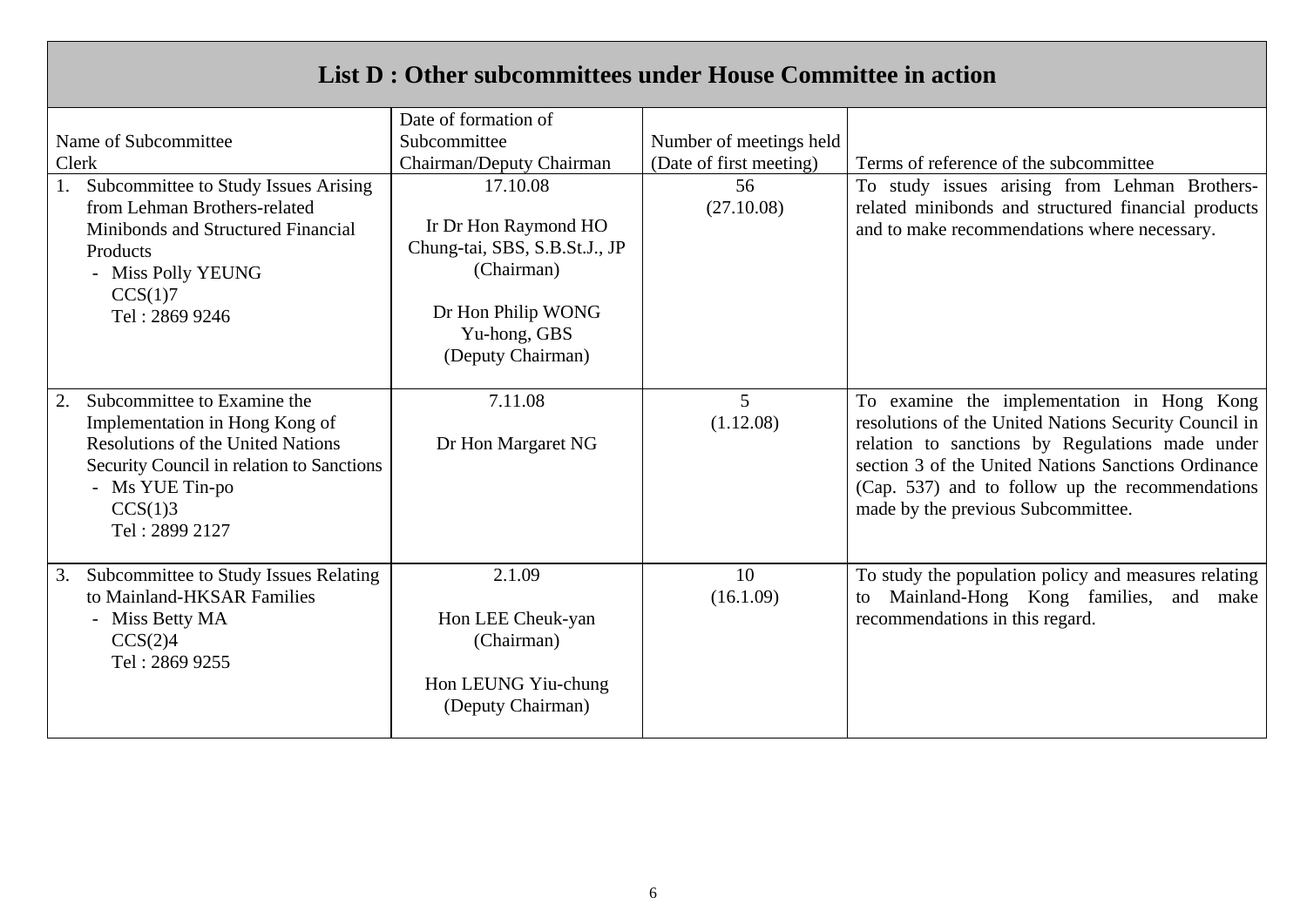| <b>List E: Subcommittees under Panels in action</b>                                                                                                                |                                                         |                                                                                                             |                         |                                                                                                                                                                                                                                                                                             |  |  |  |
|--------------------------------------------------------------------------------------------------------------------------------------------------------------------|---------------------------------------------------------|-------------------------------------------------------------------------------------------------------------|-------------------------|---------------------------------------------------------------------------------------------------------------------------------------------------------------------------------------------------------------------------------------------------------------------------------------------|--|--|--|
|                                                                                                                                                                    |                                                         | Date of formation of                                                                                        | Number of meetings      |                                                                                                                                                                                                                                                                                             |  |  |  |
| Name of Subcommittee                                                                                                                                               |                                                         | Subcommittee                                                                                                | held                    |                                                                                                                                                                                                                                                                                             |  |  |  |
| Clerk                                                                                                                                                              | Panel                                                   | Chairman/Deputy Chairman                                                                                    | (Date of first meeting) | Terms of reference of the subcommittee                                                                                                                                                                                                                                                      |  |  |  |
| <b>Subcommittee on Matters</b><br>1.<br><b>Relating to Railways</b><br>- Ms Joanne MAK<br>CCS(1)2<br>Tel: 2869 9245                                                | Panel on<br>Transport                                   | 24.10.08<br>Hon Miriam LAU Kin-yee,<br>GBS, JP                                                              | 16<br>(21.11.08)        | To follow up various issues relating to the<br>planning and implementation of new railway<br>projects, and the operation of existing<br>railways.                                                                                                                                           |  |  |  |
| Subcommittee on Improving Air<br>2.<br>Quality<br>Miss Becky YU<br>CCS(1)1<br>Tel: 2869 9213                                                                       | Panel on<br>Environmental<br>Affairs                    | 24.11.08<br>Hon Audrey EU Yuet-mee,<br>SC, JP                                                               | 9<br>(10.12.08)         | To monitor and study policies as well as<br>public concerns on improving air quality.                                                                                                                                                                                                       |  |  |  |
| Subcommittee on Harbourfront<br>3.<br>Planning<br>Mr WONG Siu-yee<br>CCS(1)4<br>Tel: 2869 9212                                                                     | Panel on<br>Development                                 | 25.11.08<br>Prof Hon Patrick LAU<br>Sau-shing, SBS, JP<br>(Chairman)<br>Hon Tanya CHAN<br>(Deputy Chairman) | 6<br>(5.12.08)          | To monitor and study the planning, land use<br>and related issues in respect of the<br>harbourfront areas on both sides of the<br>Victoria Harbour.                                                                                                                                         |  |  |  |
| Joint Subcommittee to Monitor<br>4.<br>the Implementation of the West<br><b>Kowloon Cultural District</b><br>Project<br>Ms Betty FONG<br>CCS(2)2<br>Tel: 2869 9253 | Panel on Home<br>Affairs and<br>Panel on<br>Development | 10.12.08<br>Hon IP Kwok-him, GBS, JP<br>(Chairman)<br>Hon LEE Wing-tat<br>(Deputy Chairman)                 | 8<br>(19.12.08)         | To<br>monitor<br>relating<br>issues<br>the<br>to<br>implementation of the West Kowloon<br>Cultural District project, including the work<br>of the West Kowloon Cultural District<br>Authority, the project's interface with arts<br>and cultural development, and other related<br>matters. |  |  |  |